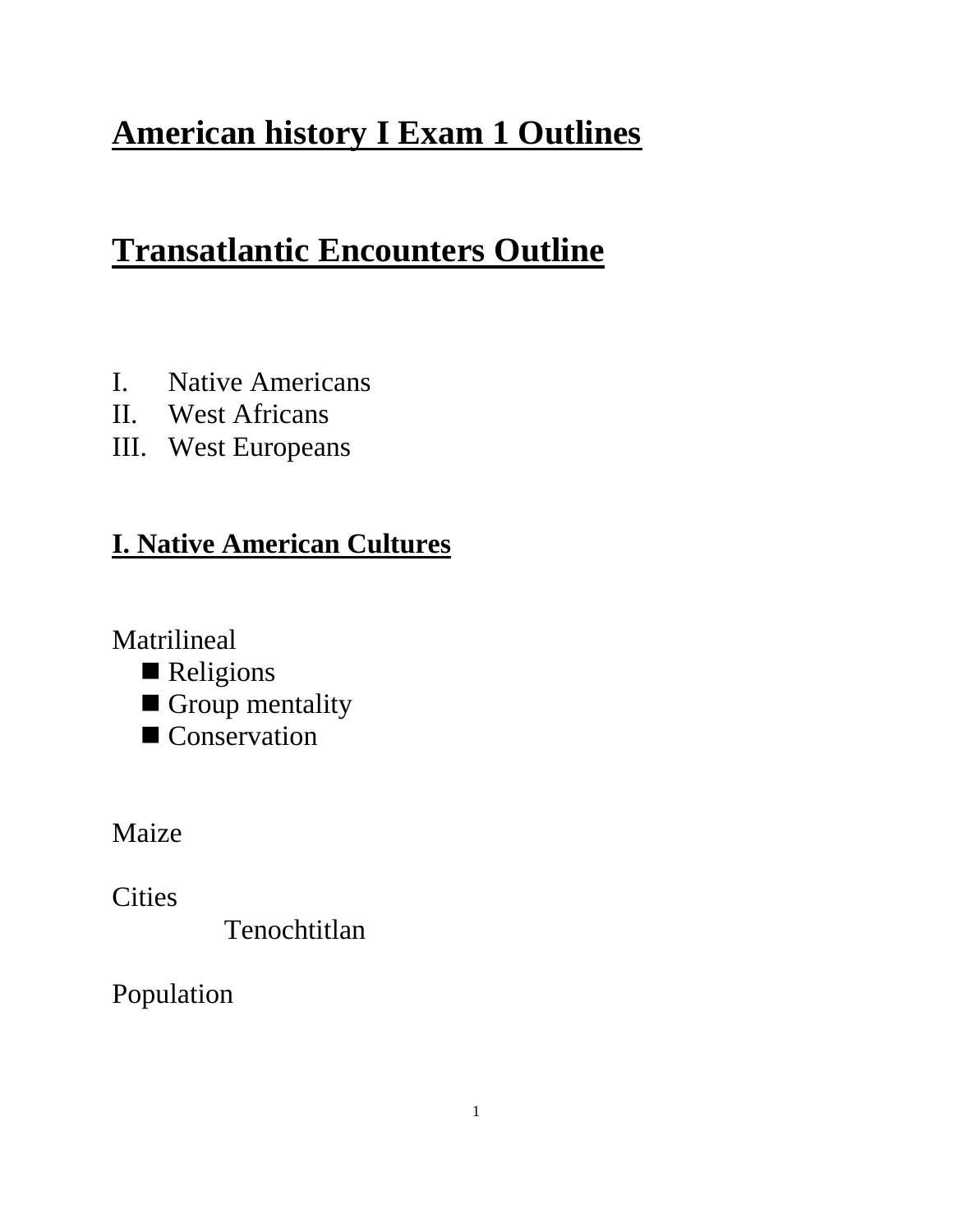Advanced Native Americans Maya Inca

- USA Dwellings Mounds, Teepees
- 2. Native Americans living in US
	- A. Adena "Mound-builders" Ohio Valley
	- B. Anasazi Southwest, Pueblos
	- C. Northwest Indians Eskimos
	- D. Mississippian mound culture Cahokia
	- E Iroquois Mohawks, Senecas, Coyugas, Onondaga, Oneidas

### **II. West African Cultures**

Rice cities Timbuktu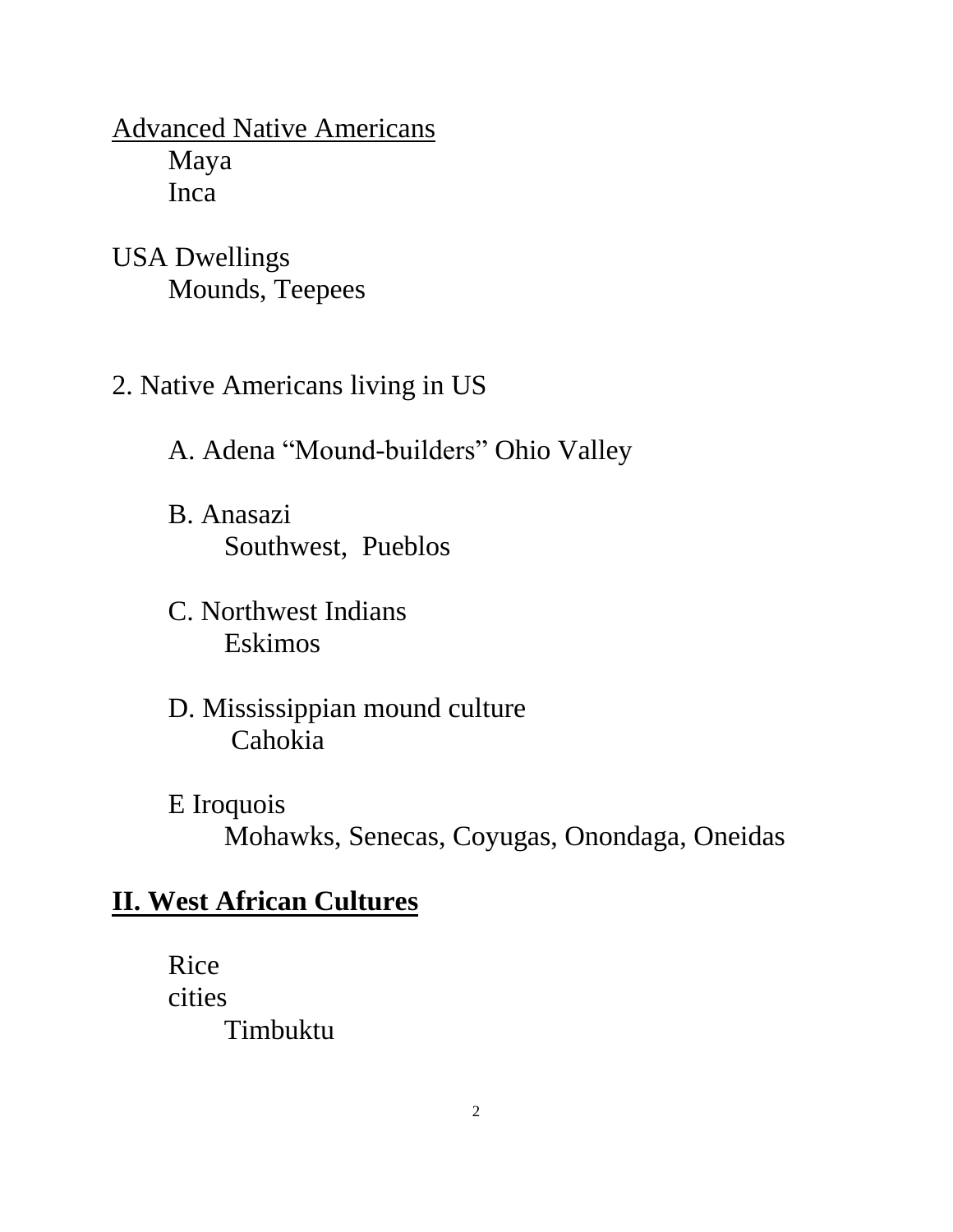Religion Polytheistic animism shamans Islam

Expansion of Islam

**Patrilineal** 

Slavery in Africa

2. West African Empires

A. Ghana B. Mali C. Songhai Empire

------------------------------------------------------------------------------

## **III. West Europeans 16th , 17th Centuries**

Political Trends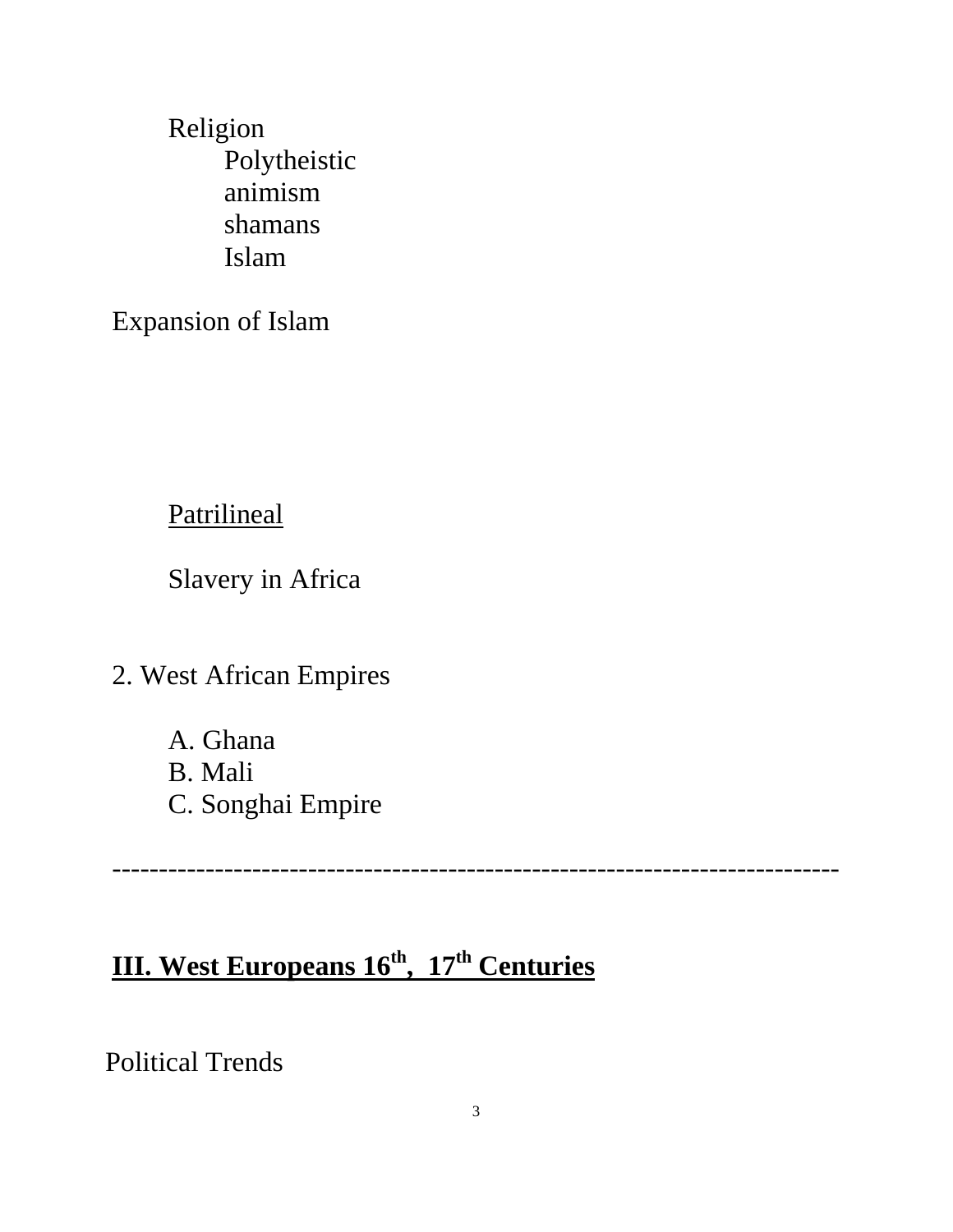#### Absolutism

### Constitutionalism England

Economic Trends– Feudalism to Capitalism

Social Trends-Patrilineal Population Growth

Religious Trends Reformation– Martin Luther

2.) European Powers at Discovery

Spain *Reconquista* Ferdinand Isabella

France

England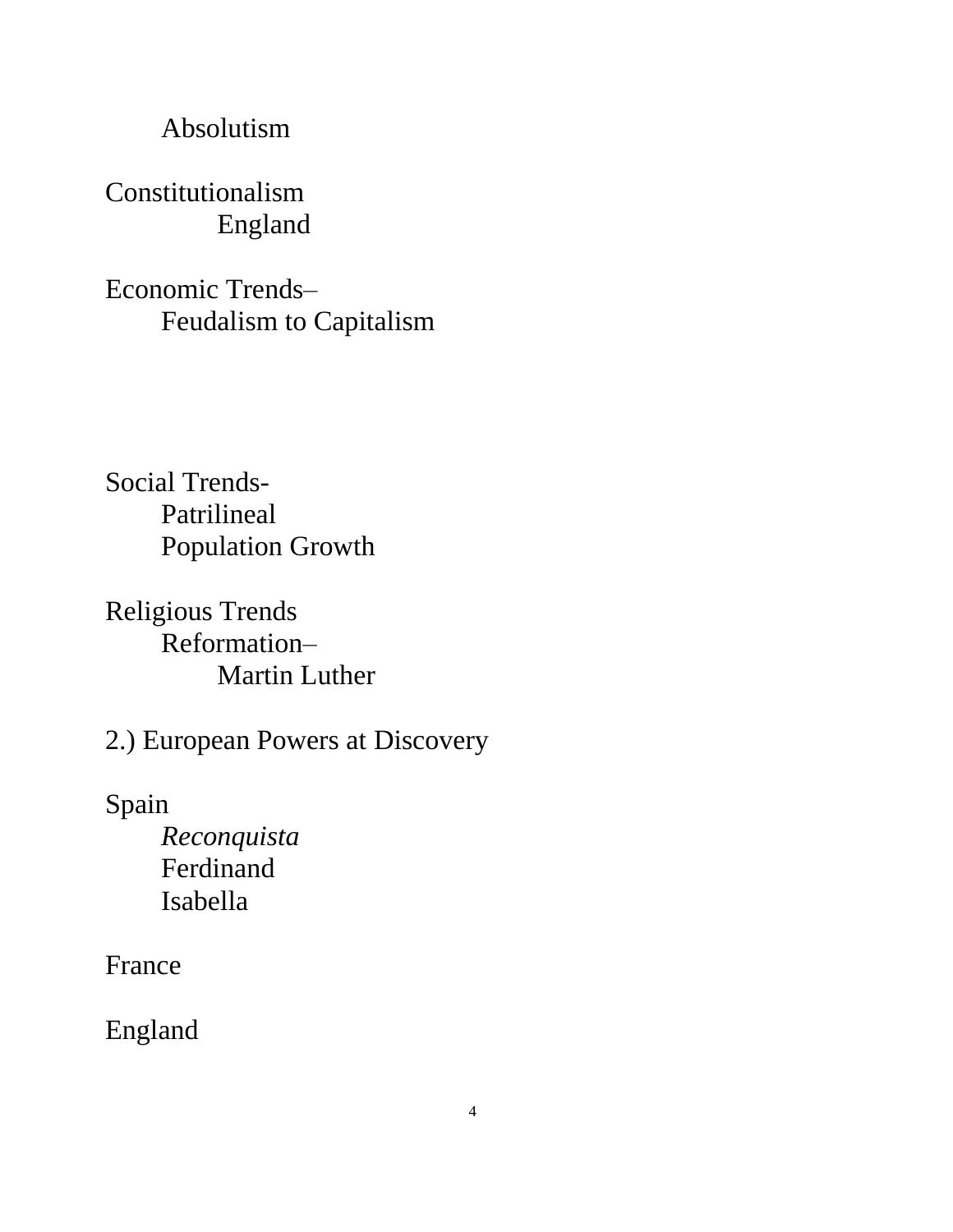Habsburg Dynasty Charles V

#### Events leading up to European Discovery

Vikings

Exploration

Portugal

Vasco de Gama

Technology

Spanish Conquest and Colonization Columbus 1492

**Conquistadores** 

Hernán Cortés Francisco Pizzaro Ponce de Léon Coronado

#### **Questions**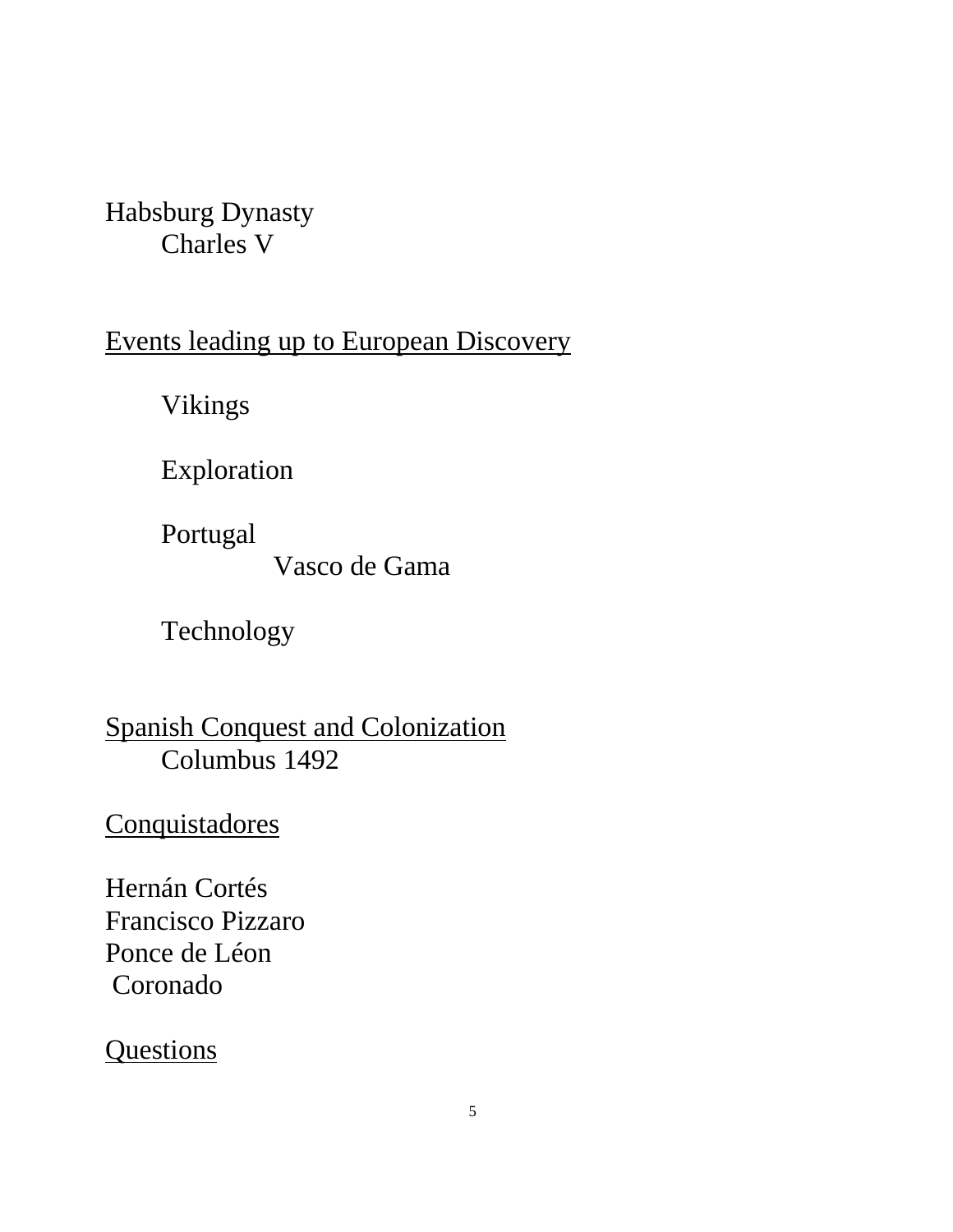Spanish imperialism motives? How did Spanish win?

"Discovery" Consequences

### 1. **Columbian Exchange**

Old World to New World small pox, measles horses, cattle, pigs wheat, rice, sugar, coffee

New World to Old World syphilis turkeys potato, corn tomato, tobacco

2. Indians

#### 3. African slave trade

### 4. Conflicts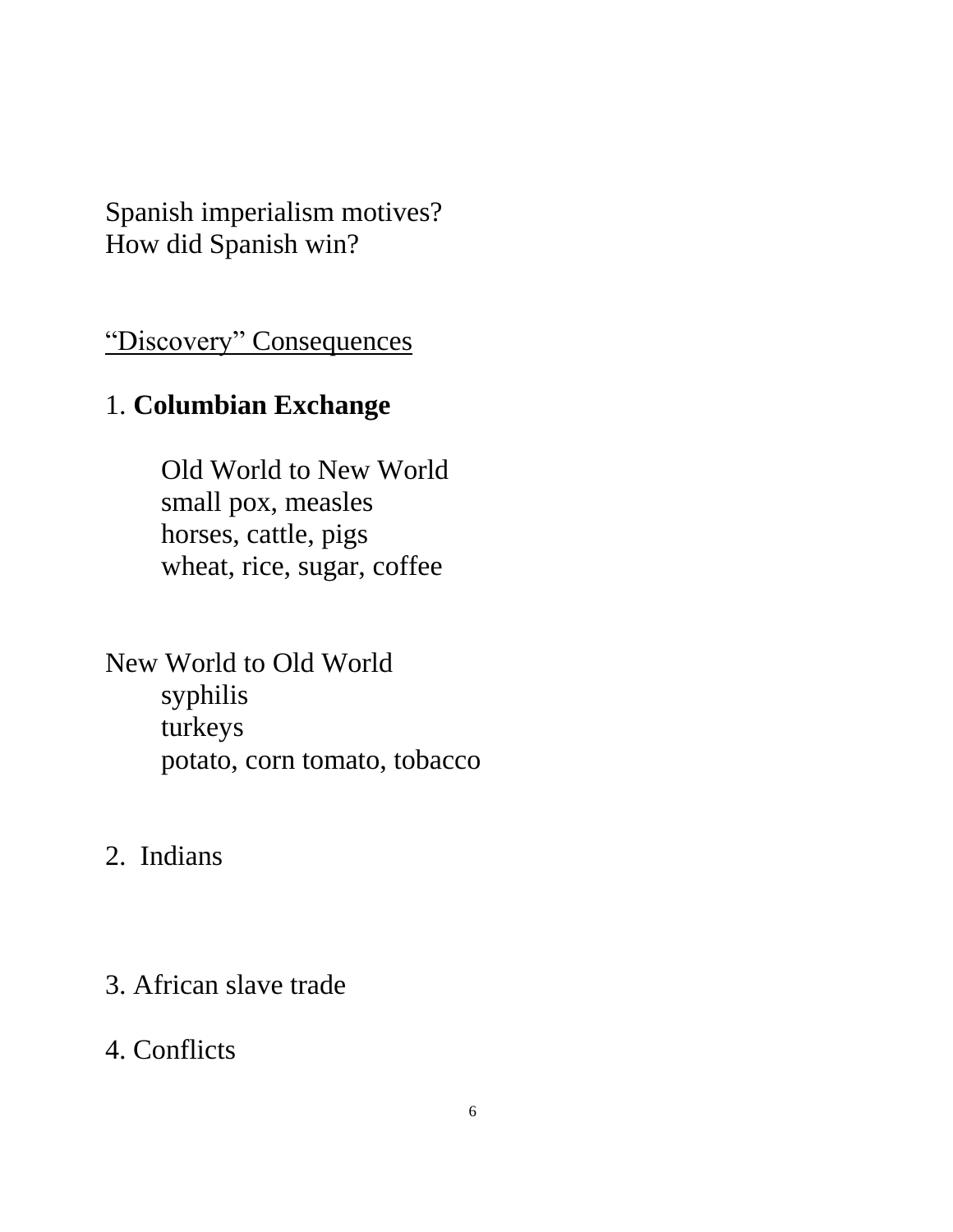Treaty of Tordesillas

Conclusions:

# **European Colonization, England and France Outline**

I. England's & Frances

### **1. England**

Reformation Henry VI Anglican Church Elizabeth Ireland Spanish Armada 1588

### **2. France**

II. Early Settlement Attempts

France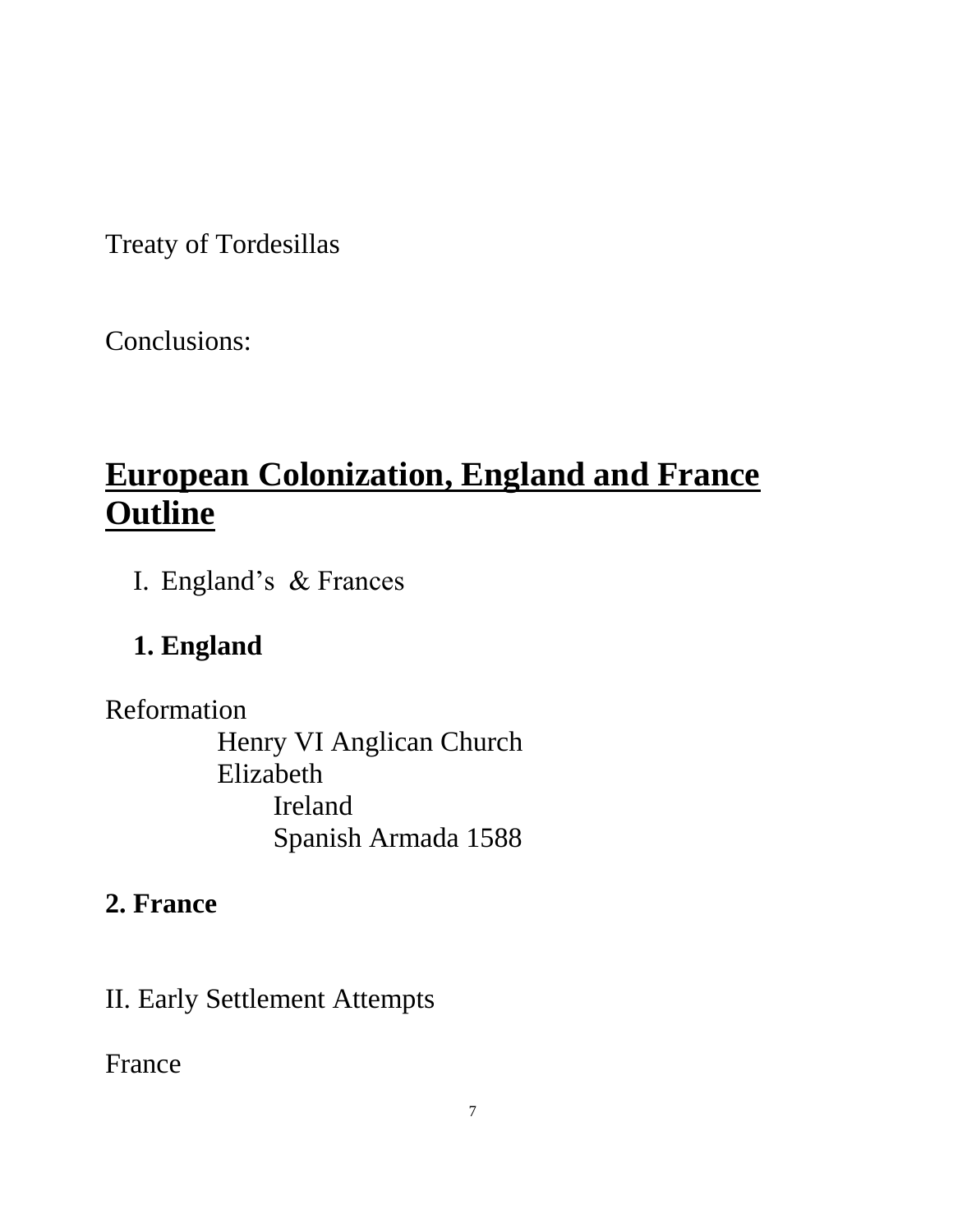French Cartier

England Roanoke

Purpose of Colonization:

France fur

England

English Colonization

**Motivations** 

Methods of Settlement: Indentured Servant Head rights Prisoners Slavery

Trading Companies

Regional Diversity: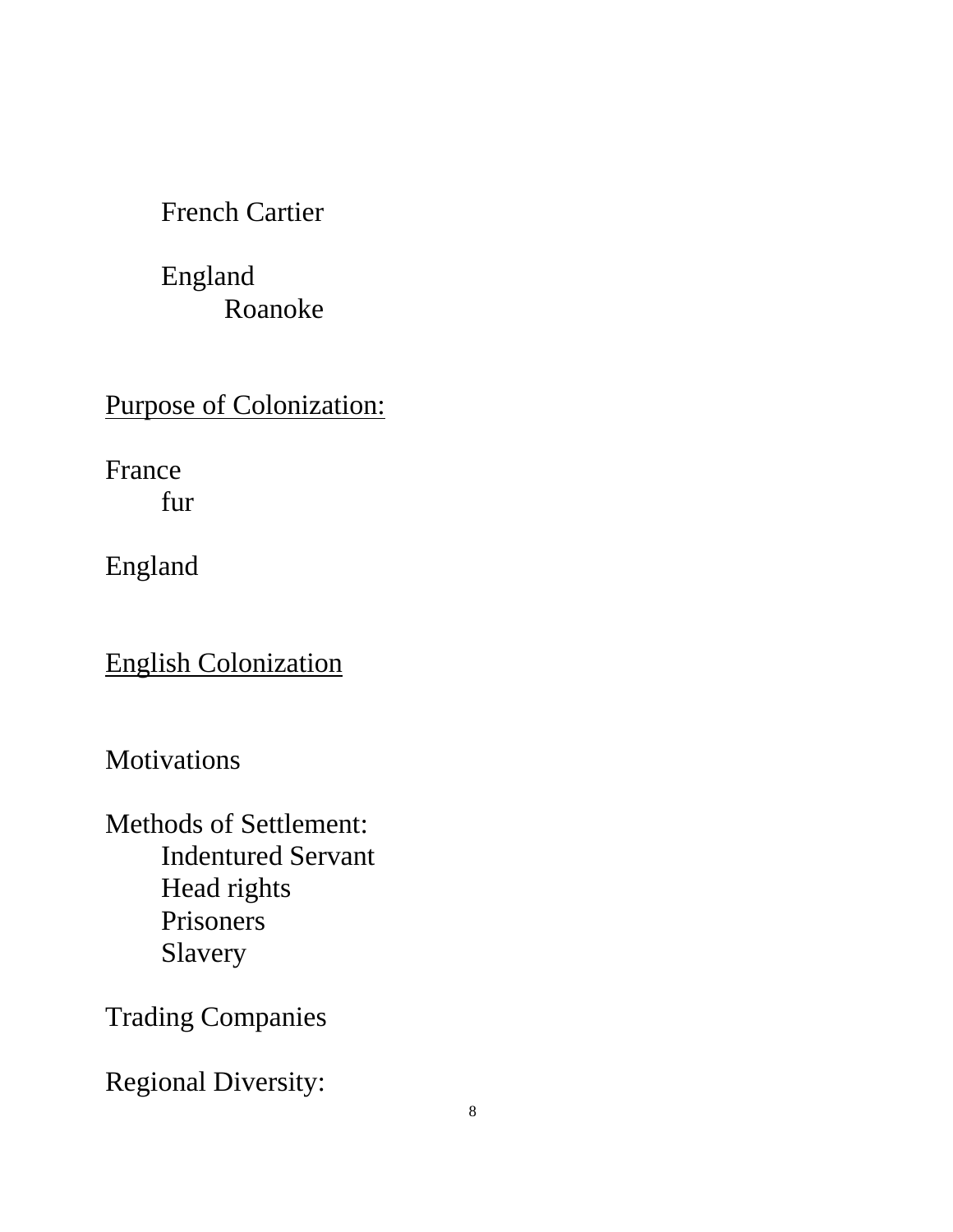1. Chesapeake Bay Virginia Jamestown 1607 John Smith, John Rolfe, Pocahontas

> Maryland Lord Baltimore first proprietary colony

Economy: tobacco slave labor economic reasons

Anglican

House of Burgesses

2. New England-Pilgrims 1620 Mayflower Compact

> Puritans "City of God" Predestination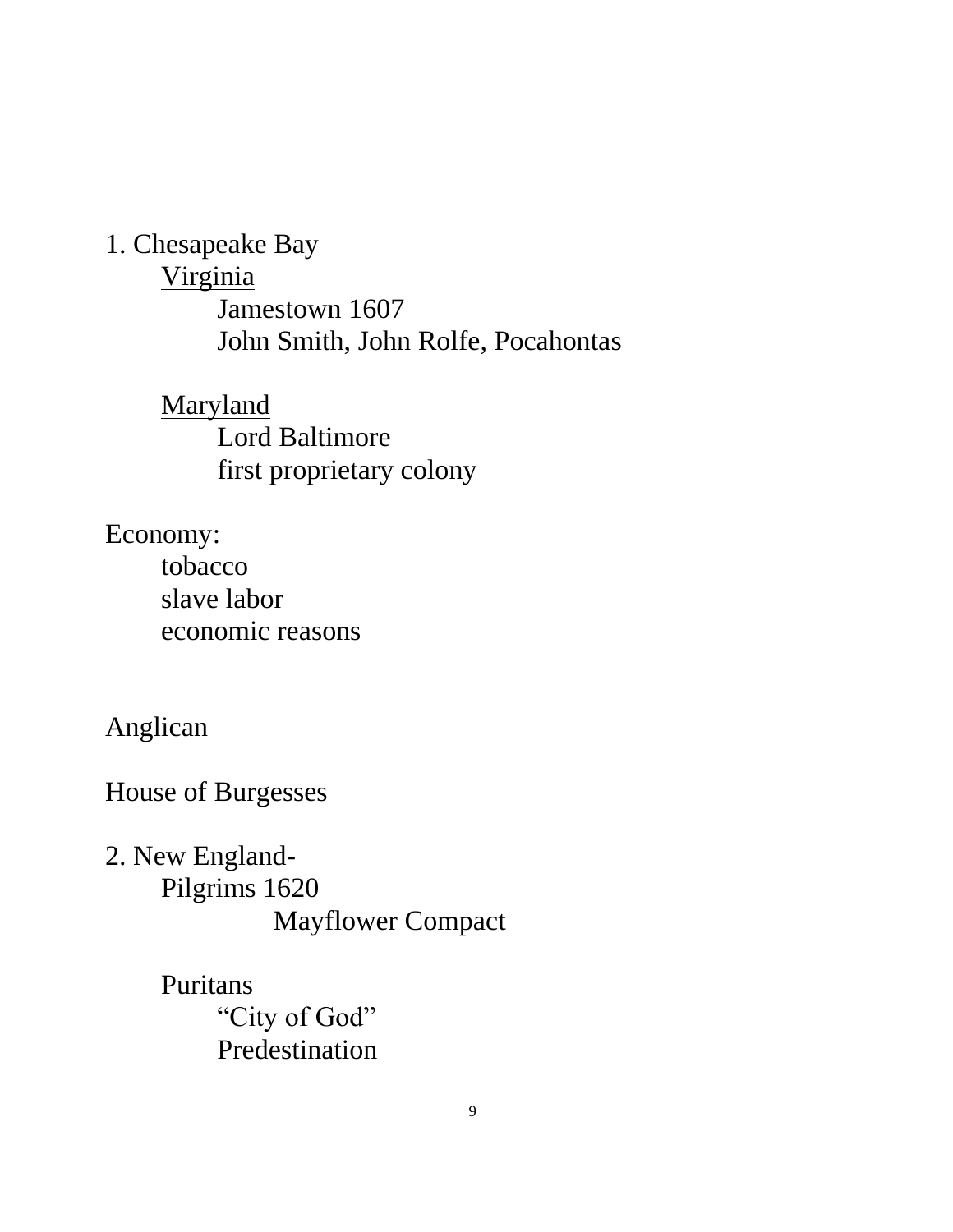#### 3. Middle Colonies

New York & New Jersey Dutch Peter Stuyvesant

Pennsylvania **Quakers** William Penn

4. South Carolina Rice

Last Colonies Georgia A. Buffer B. Philanthropy; James Oglethorpe Protestants C. debtors

Salzburger Immigrants in Colonial Georgia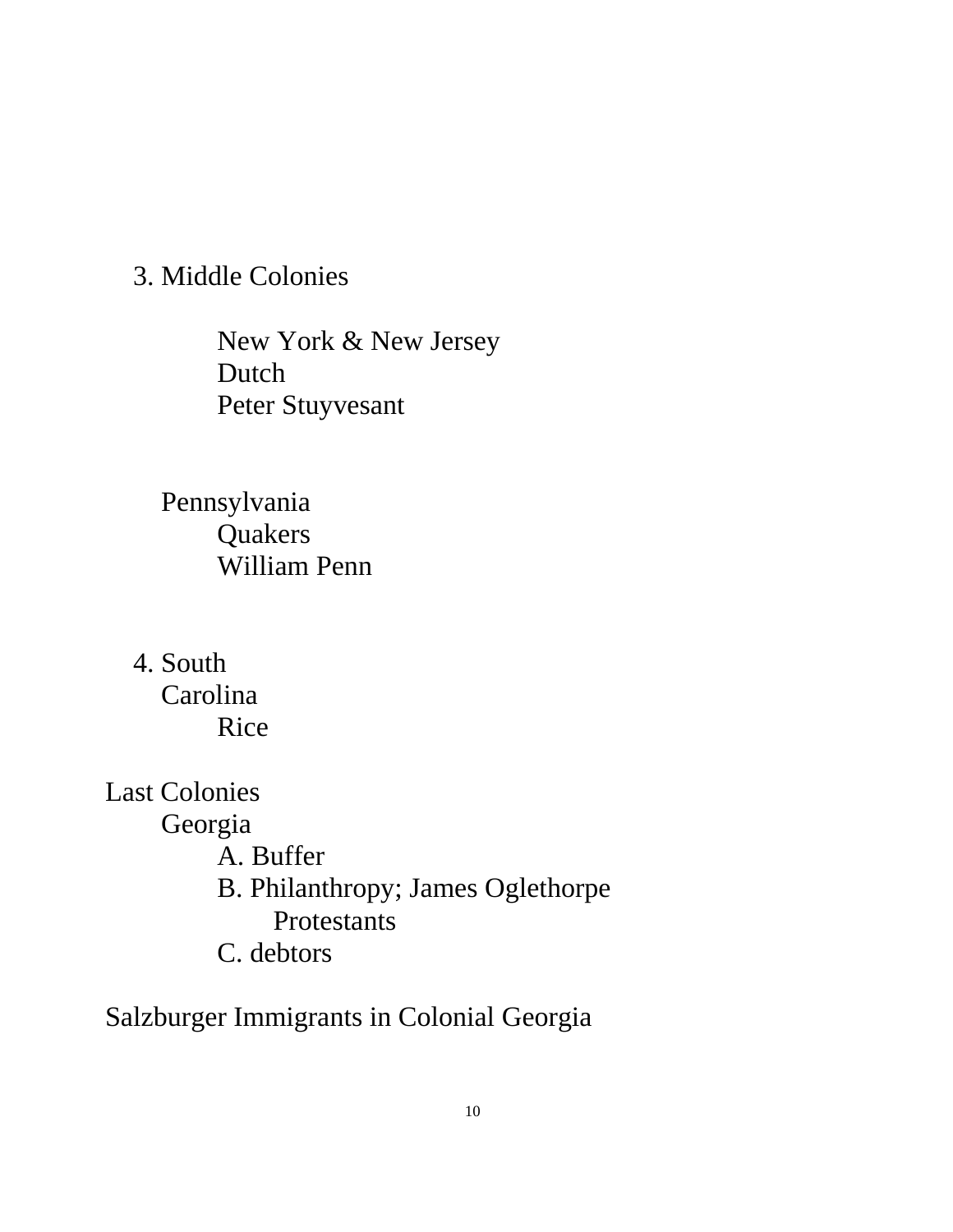# **Northern Colonies: Dissention, Expansion, and Indian Conflicts Outline**

I. Dissention

■ Ann Hutchinson

Antinomianism

Roger Williams

II. Expansion

III. Early Encounters between Puritans and Indians

■ Pilgrims ■ Initial Native American Response ■ Samoset ■ Squanto

**English attitudes to the Indian** Indian slavery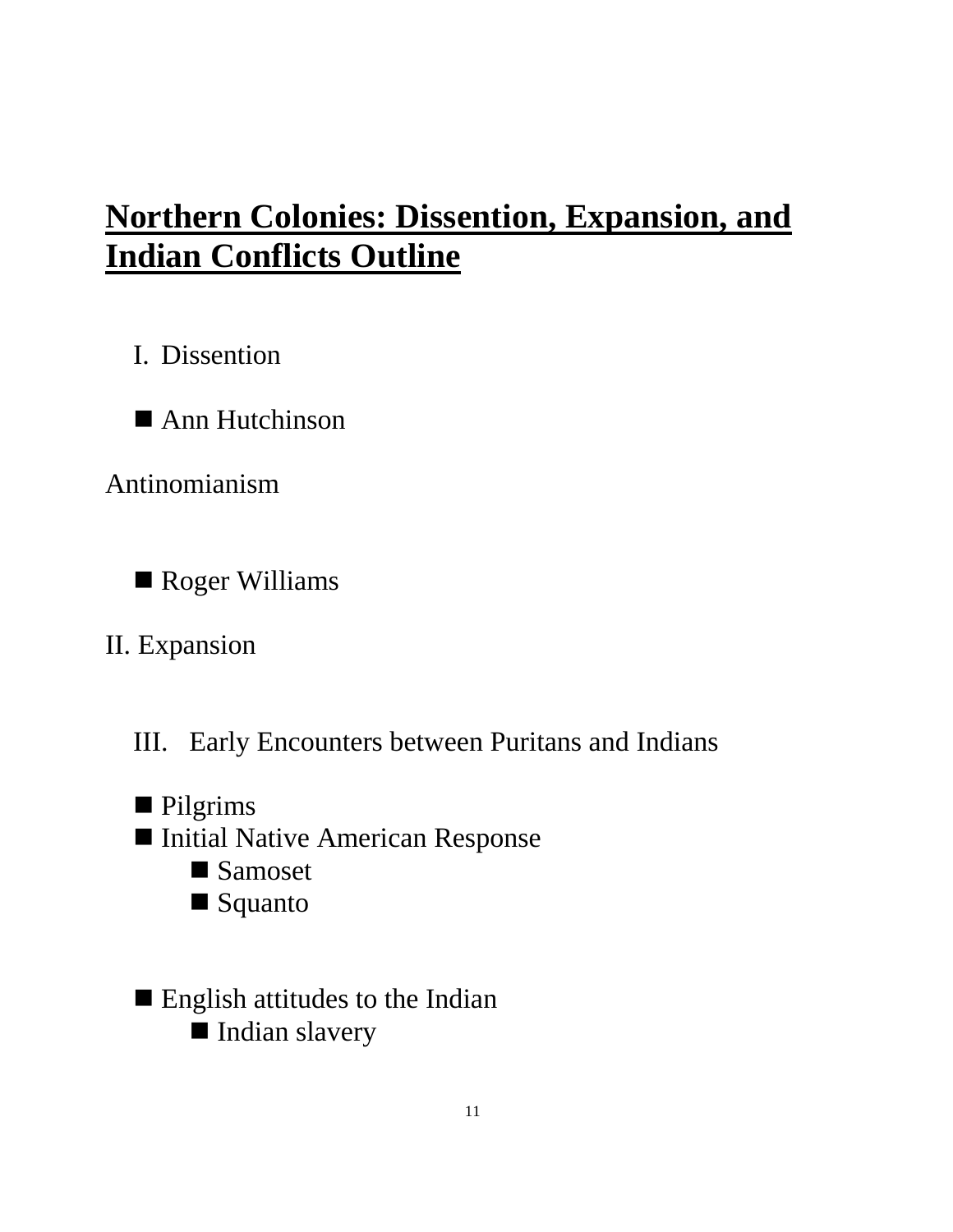### IV. Puritan & Indian Conflicts

Indian tribes, New England 1

Tensions between English and Indians

Pequot War, 1636-37 Narragansett **Fort Mystic** 



Edward Johnson John Underhill Pequot Massacre

King Phillips War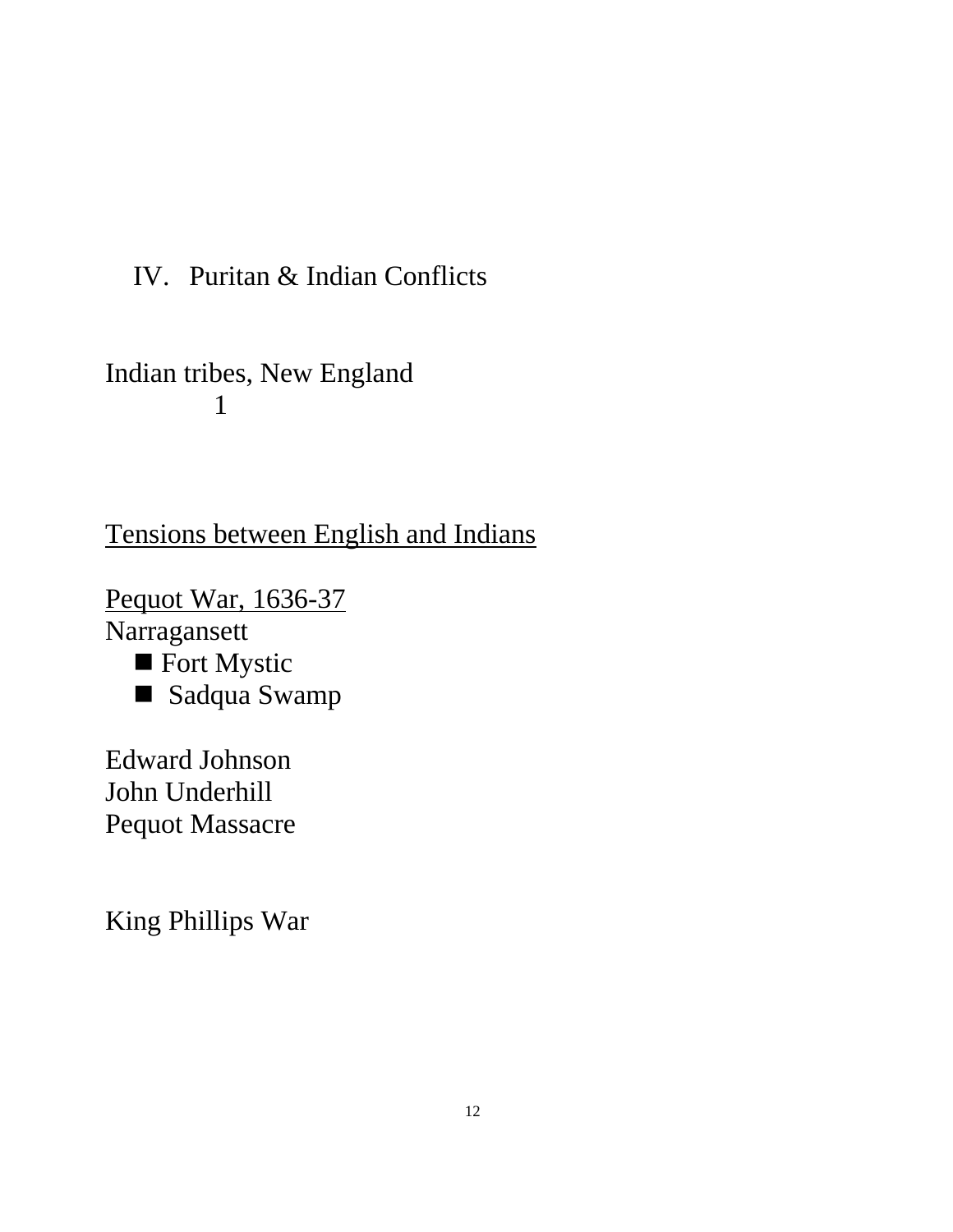# **American Life During the 17th Century Outline**

1. Slavery

**Indians** ■ Blacks ■ West Africa Middle Passage Slave codes

### African Americans Culture

- 2. Representative Governments legislature
- 3. Colonial Culture and Family Life
- 4. Domestic Violence

Bacon's Rebellion

Salem Witch Trials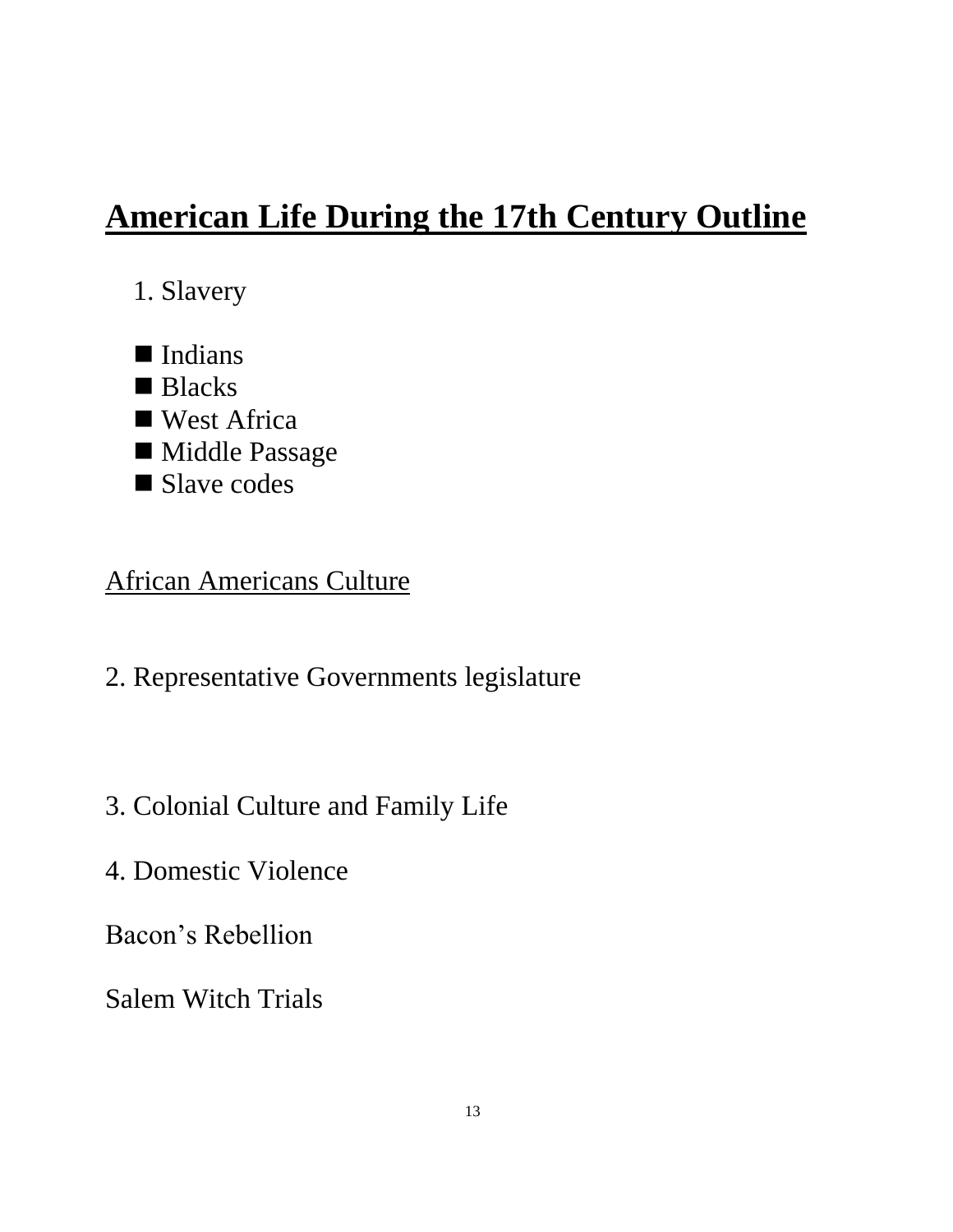## *House of the Seven Gables*

# **Nathaniel Hawthorne**

Half Way Convent

# Colonial Society on the Eve of the Revolution **Outlines**

I. Unifying Forces:

1. The Enlightenment

Deism

Enlightenment &Political Thought Thomas Hobbes John Locke

Enlightenment & Economics ■ Adam Smith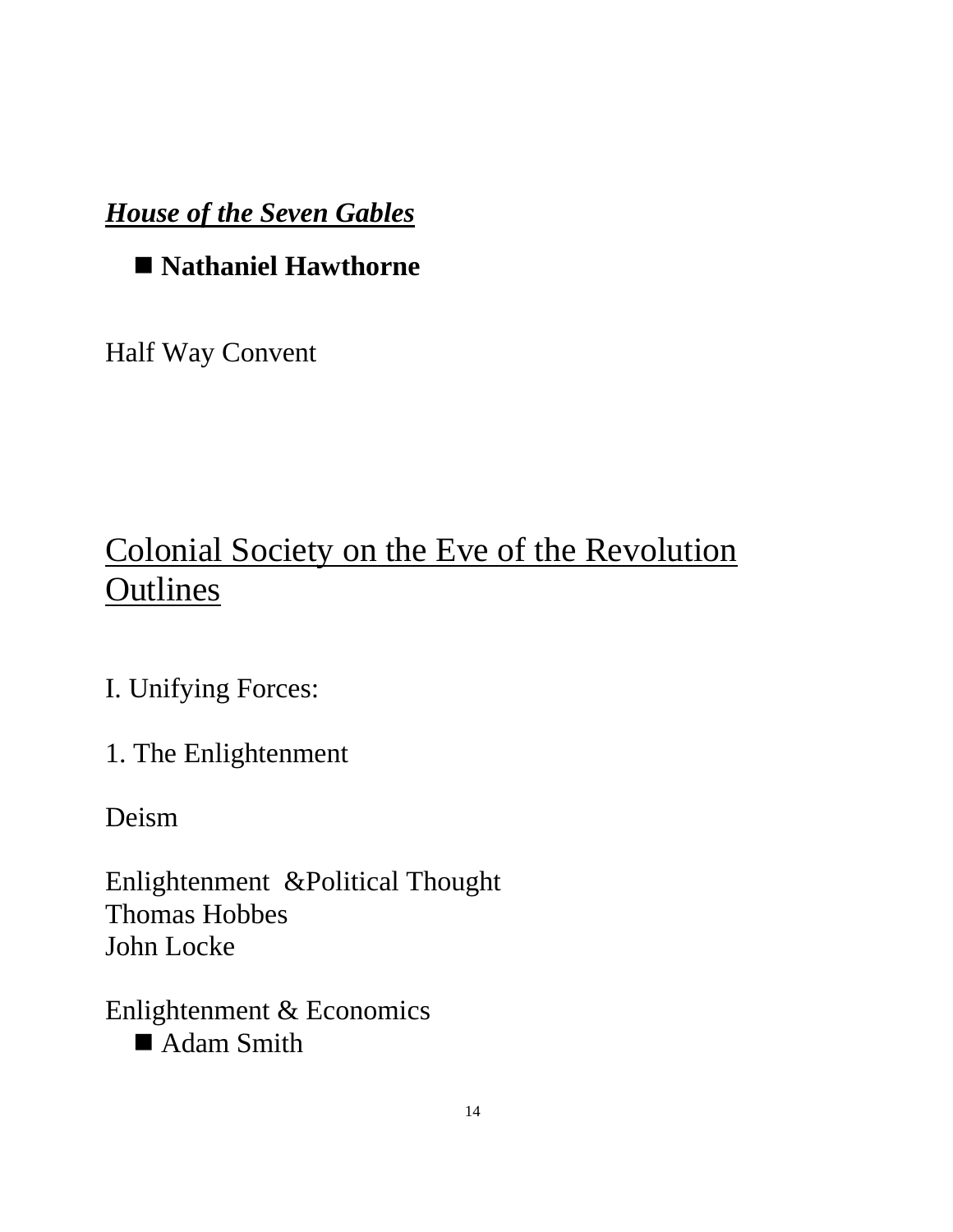- 2. Great Awakening
- 3. Education
- 4. Religions
- II. immigrants

# The Duel For North America, 1608-1763 OUTLINE

### I. New France

## Champlain

II. Queen Anne's War 1702-13

### III. Top European Powers, 18th Century

### **1. France**

# **2. Great Britain**

■ Act of Union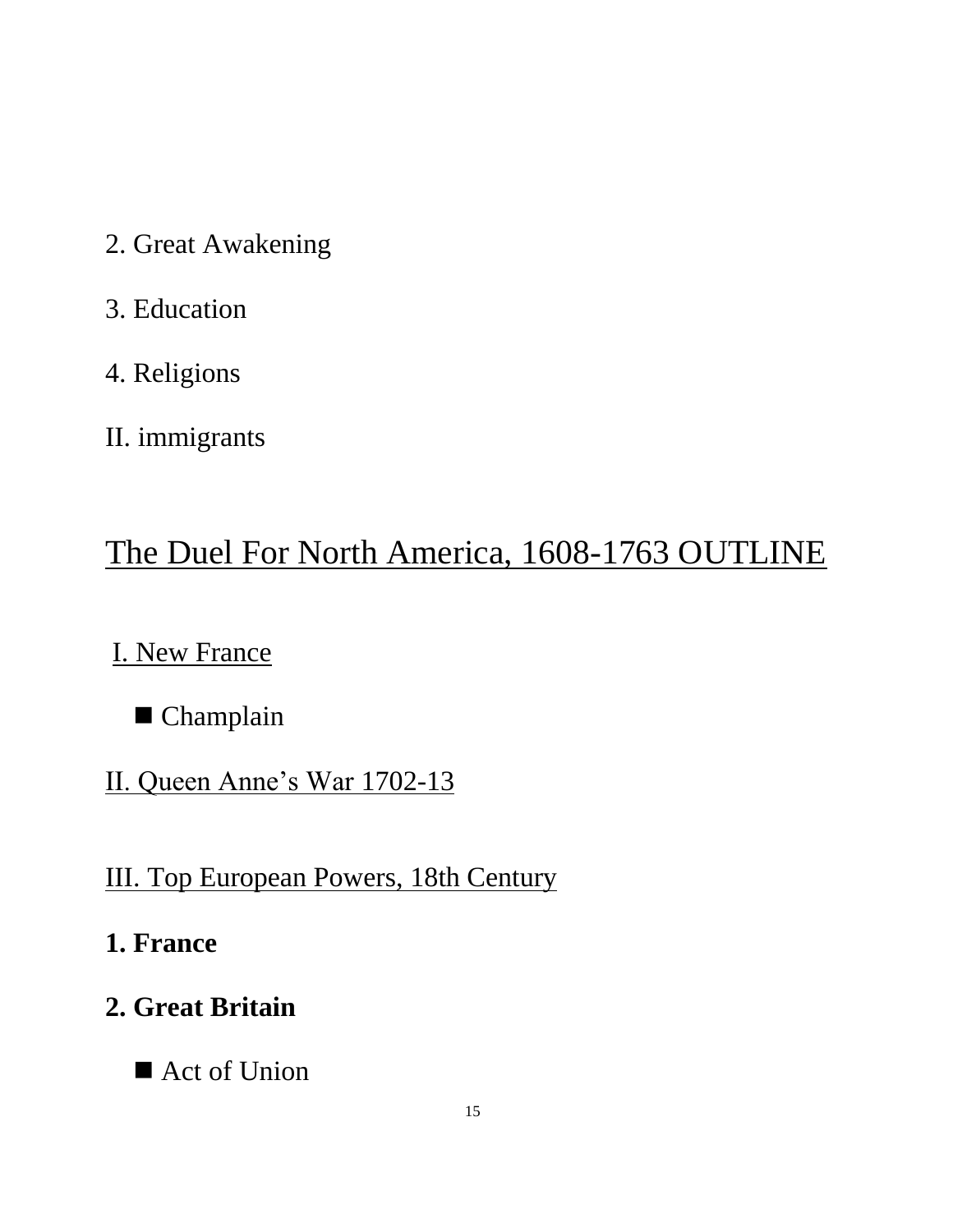■ House of Hanover George I George II George III

IV. King George's War

### **V. French and Indian War 1756-63** Washington Austria & France & Russia v. Britain & Prussia

Native Americans

Battlefield in North America Fort Duquesne -- Quebec Edward Braddock George Washington

French and Indian War & Revolution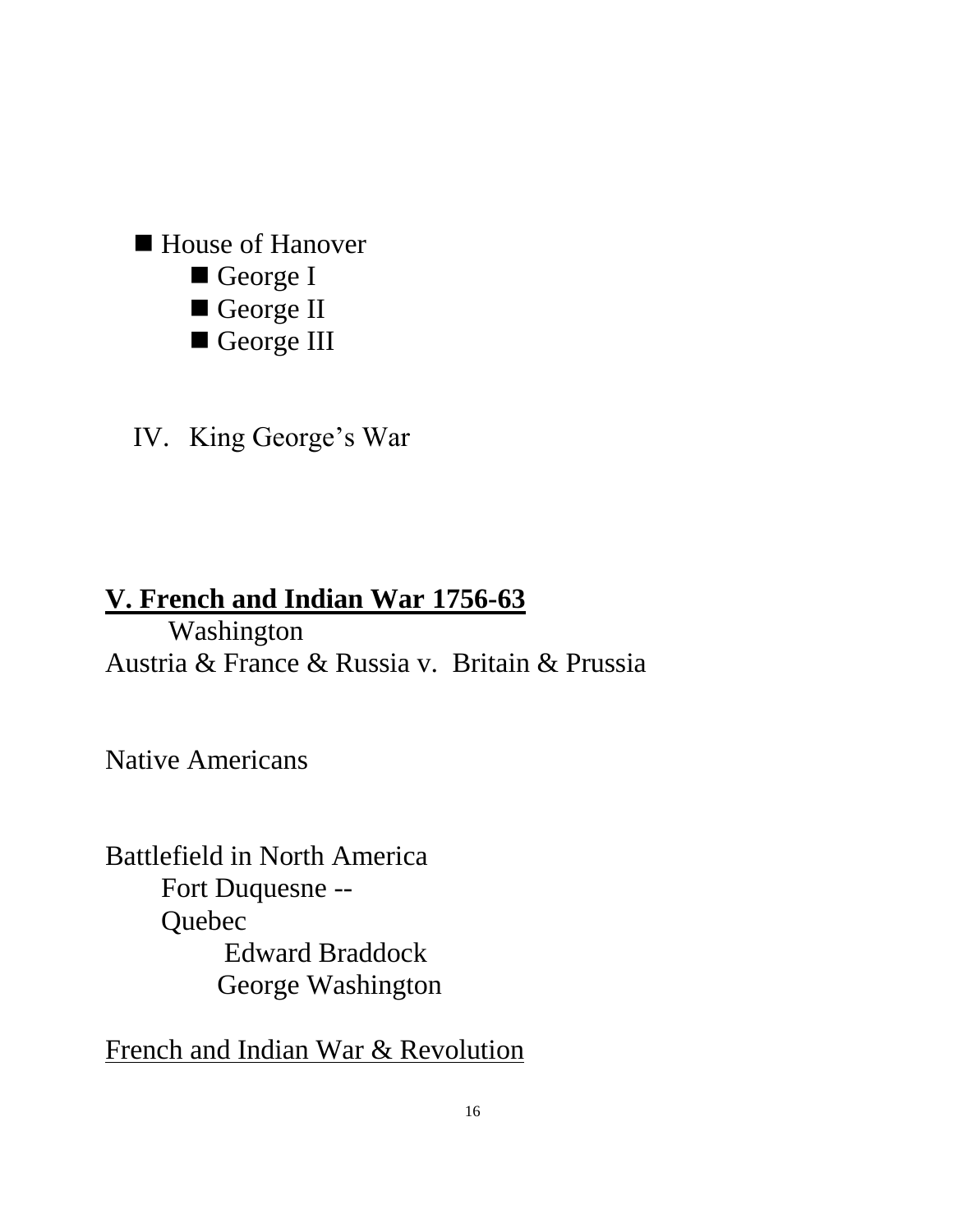Proclamation of 1763

# Road to Revolution, 1763-1774 Outline

Rise of Antagonism  $\bigcirc$  1. Mercantilism

Navigation Laws

- Currency Act
- Sugar Act
- **Quartering Act**
- Stamp Act

Colonial Responses Stamp Act Congress

British Response 1. Revoked Stamp Act

2. Declaratory Act

 $\bigcirc$  3. Townshend Acts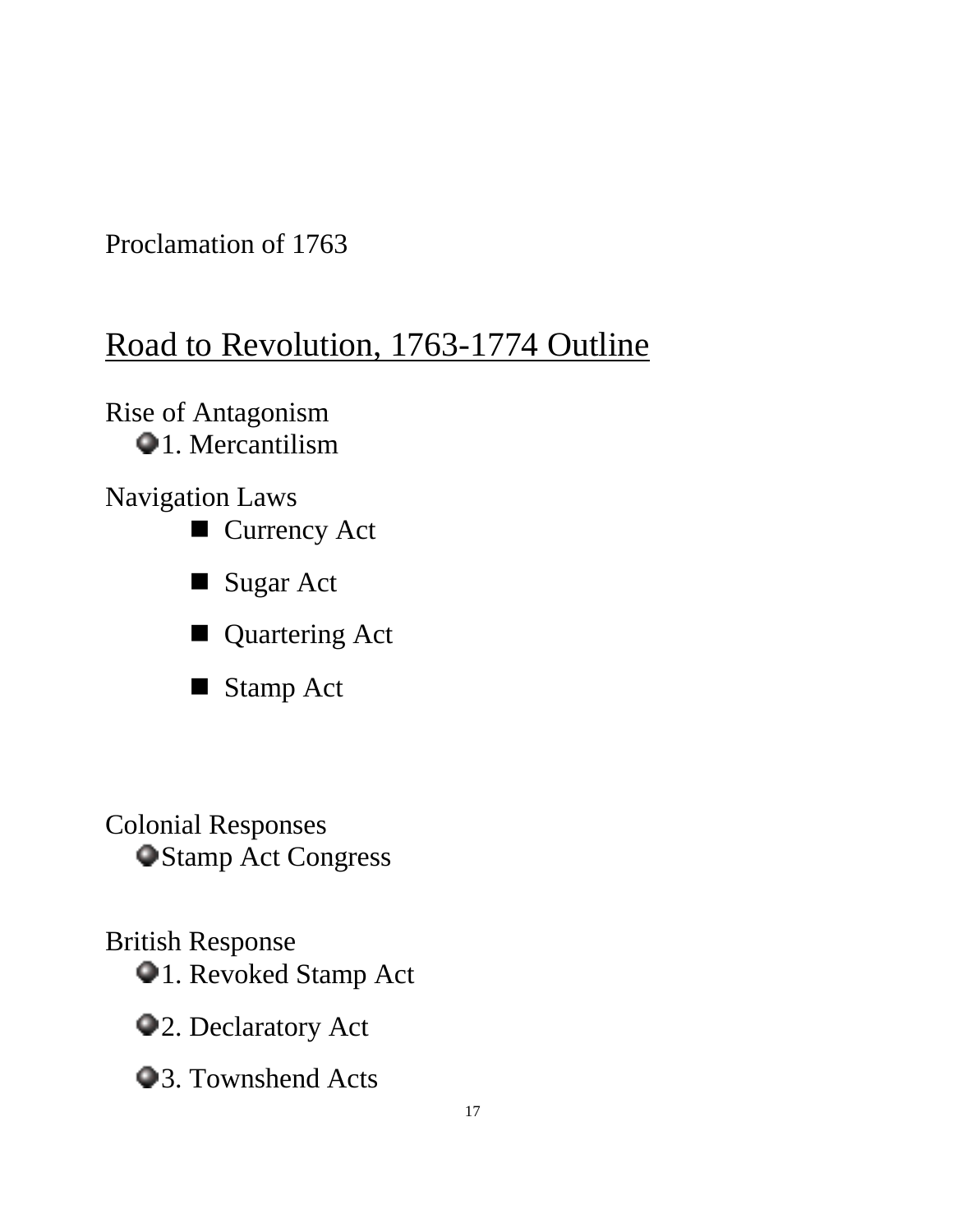

 $\bigcirc$  1. Boston Massacre

Samuel Adams King George III

2. Boston Tea Party

Governor Hutchinson

■ 3. Coercive Acts

American & British Strengths Weaknesses

Divisions among Americans Whigs

**O**Tories

Lexington and Concord, 1775 "Minutemen"

**O**Gage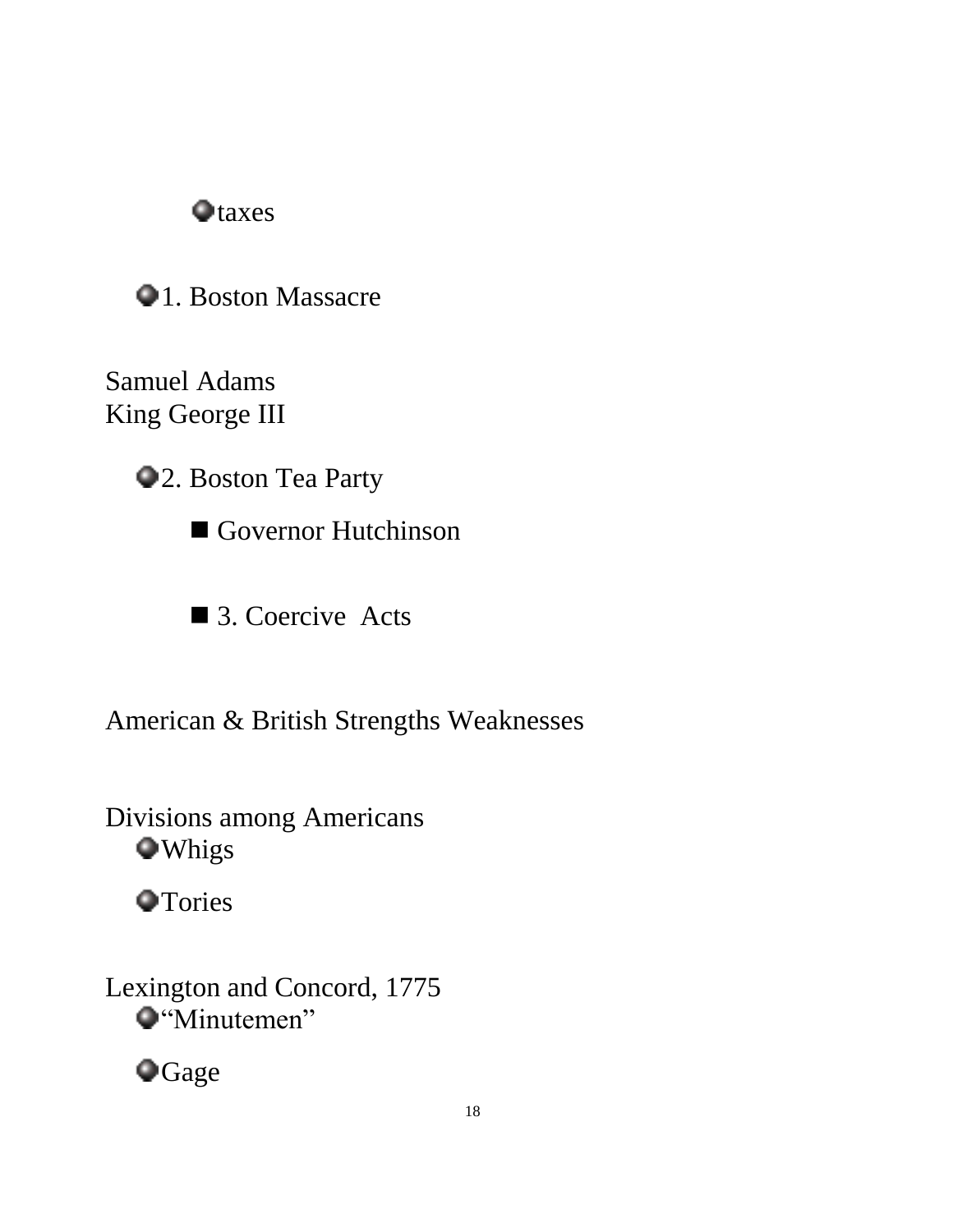## Paul Revere

Lafayette

Baron von Steuben

# American Revolutionary War, 1775-1783 Outline

## King George III

Second Continental Congress

- Olive Branch Petition
- Prohibitory Act

### Independence Voices

- Thomas Paine
- *Common Sense*
- Patrick Henry

Declaration of Independence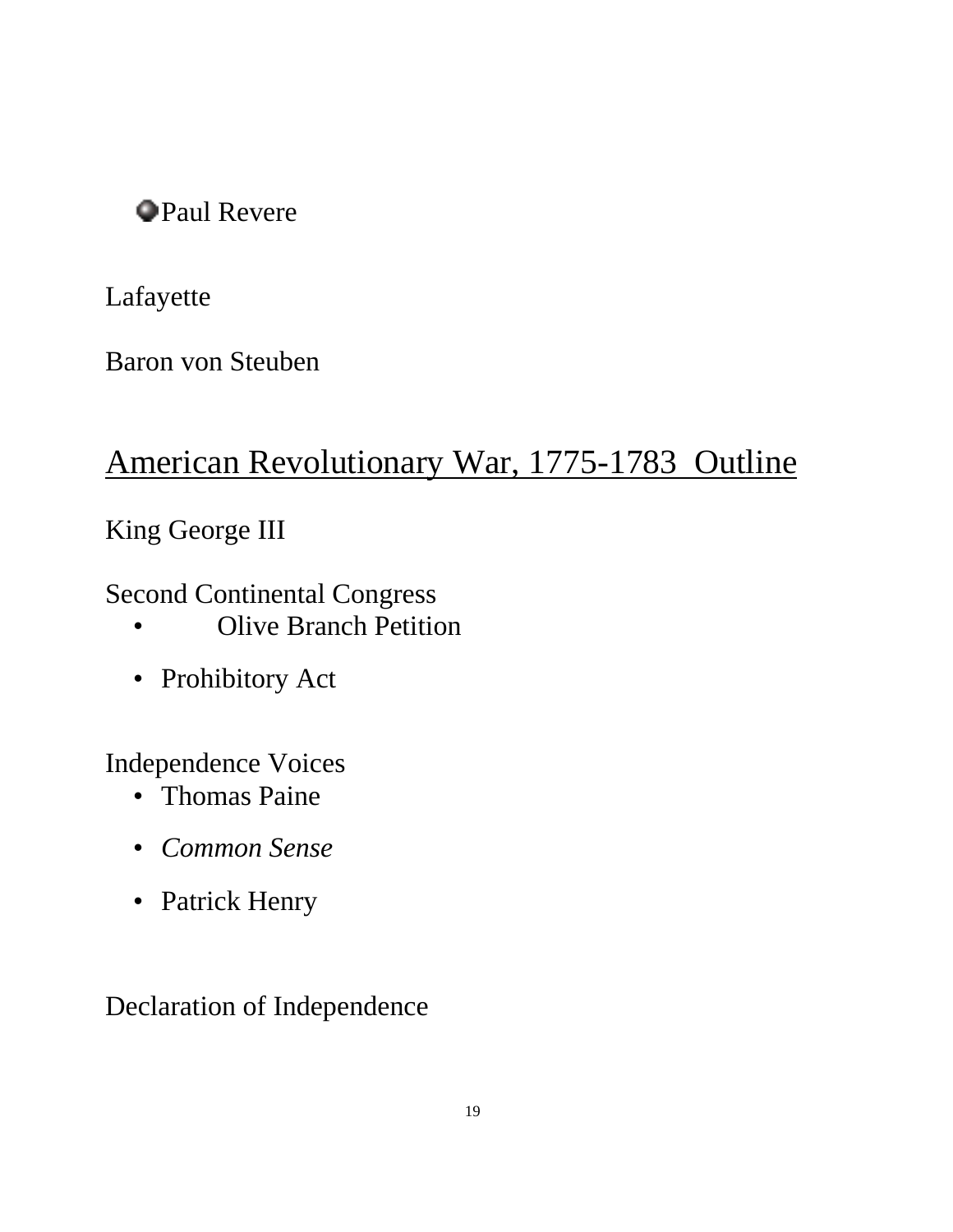# Colonial Support for the Revolution

- 1/3 pro-British
- 1/3 opposed to British rule

North v. South

• Tories vs. Whigs

## Phases

- I. 1775-78
- II. 1778-81
- III. 1781-83

War in the North Bunker Hill, 1775 Canada

War in the Middle Colonies Trenton Saratoga,1777

• Benedict Arnold